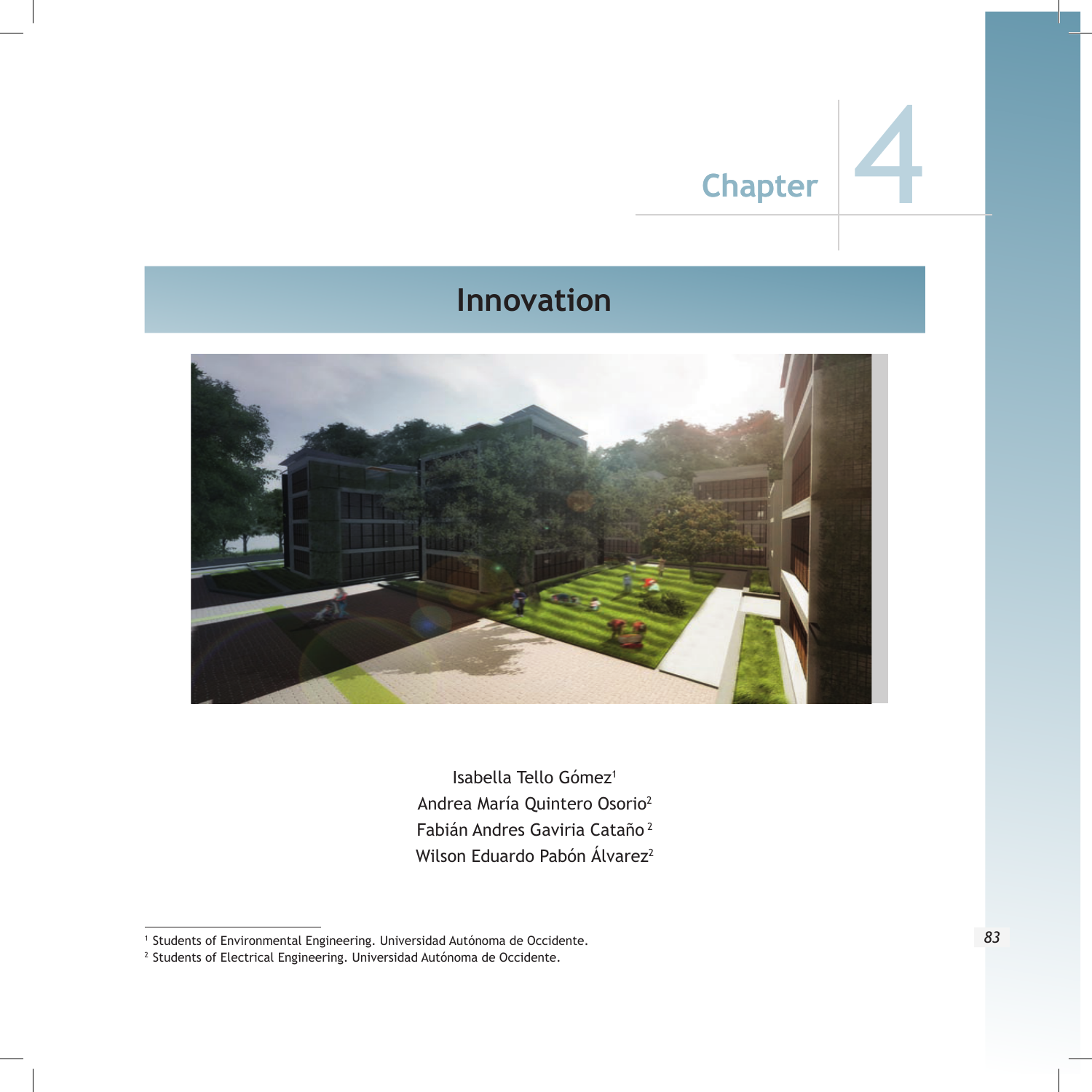#### **Innovation in Engineering and Construction**

Mihouse prototype to be built at The Solar Village corresponds to the 5th floor of one of the proposed buildings. During the construction, prefab elements are considered, keeping the same material of the structure but making the necessary recalculations. In this way, Mihouse will be assembled during the assigned time. As for its different pieces, they will be assembled preferably with dry connections such as bolts, screws, etc., as it would be in the real building. The prototype will require active collaboration from all team members who will develop synchronized activities to achieve the effective assembly on this huge Lego. As for innovation in engineering, it has a rain collection system to be reused it in irrigation water parks. In addition, the reuse of greywater for toilets allows the reduction in potable water use. The greywater reuse in Mihouse project is a natural, innovative and economic system; because this wastewater coming from the laundry and showers is used for flushing the toilets and watering the gardens. This water is treated by a grease trap system and a wetland system, afterwards it is stored for being used allowing potable water savings.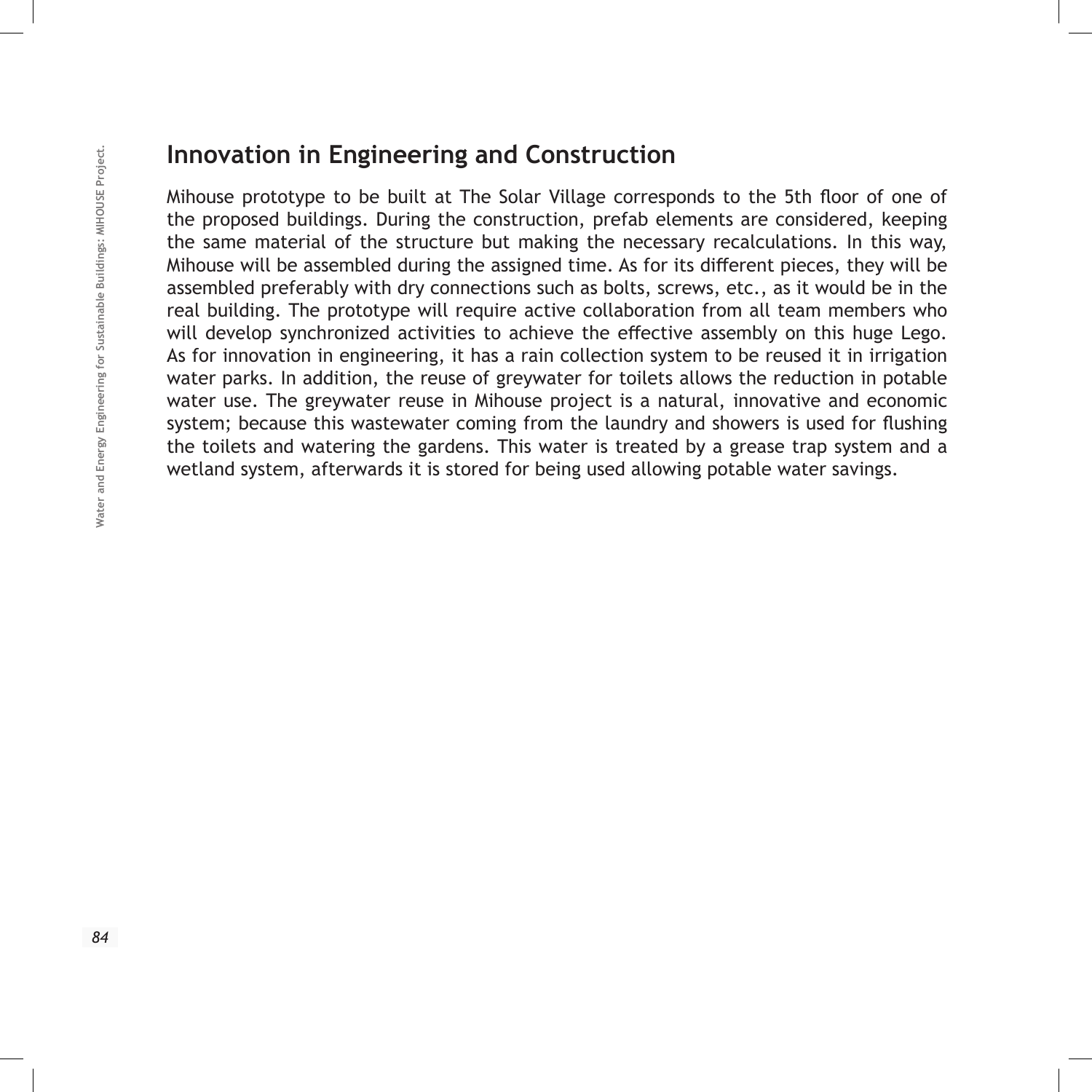Figure 4.1. Lifecycle analysis of materials



Source: The Authors.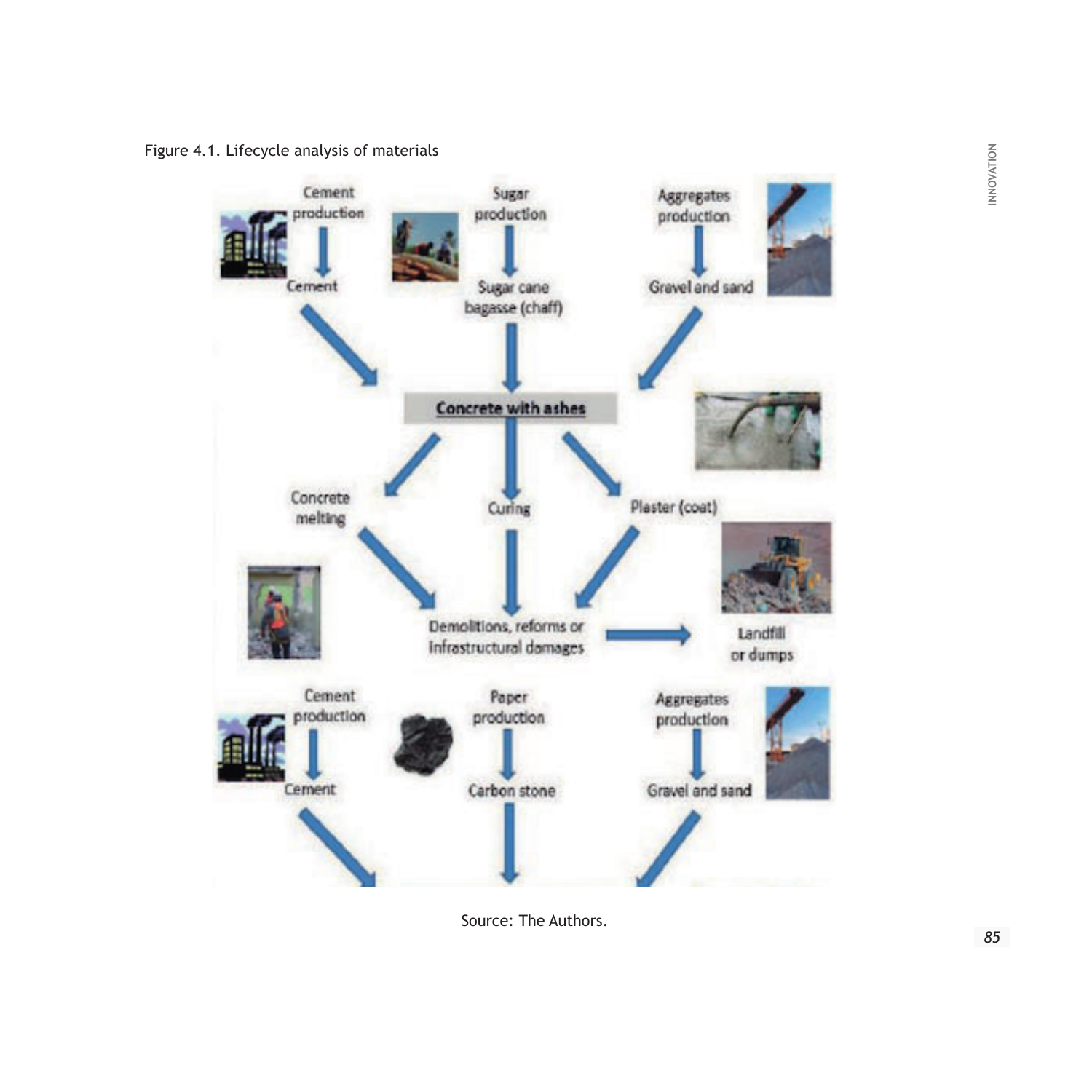The materials developed at the university for the construction of Mihouse prototype are sustainable and innovators, because during its production the carbon footprint is reduced, and a permeable concrete together with a lightweight concrete are developed, in comparison with the traditional products used for the construction sector. Following explains the details of each material and their innovation.

Permeable concrete: is a solid material which allows the passage of water in a 100 %, this characteristic is due to its specific design, which has the mechanical properties of a traditional concrete; it also has anti-slip properties, greater surface area, less expansion of the slab and is cheaper by 35 % compared to conventional concrete, these properties make permeable concrete an innovative material in Colombia.

#### **Lightweight Concrete**

Figure 4.2. Lightweight concrete.



Source: The Authors.

Figure 4.3. Lightweight concrete production process.



Source: The Authors.

Innovation refers to the changes that will be introduced to certain product intended to be useful for increasing productivity and the essential condition that their application is successful commercially.

The lightweight concrete, as traditional concrete, is a compound of aggregates, cement and water, with the difference of its low density and lower strength artificial material (Figure 4.2).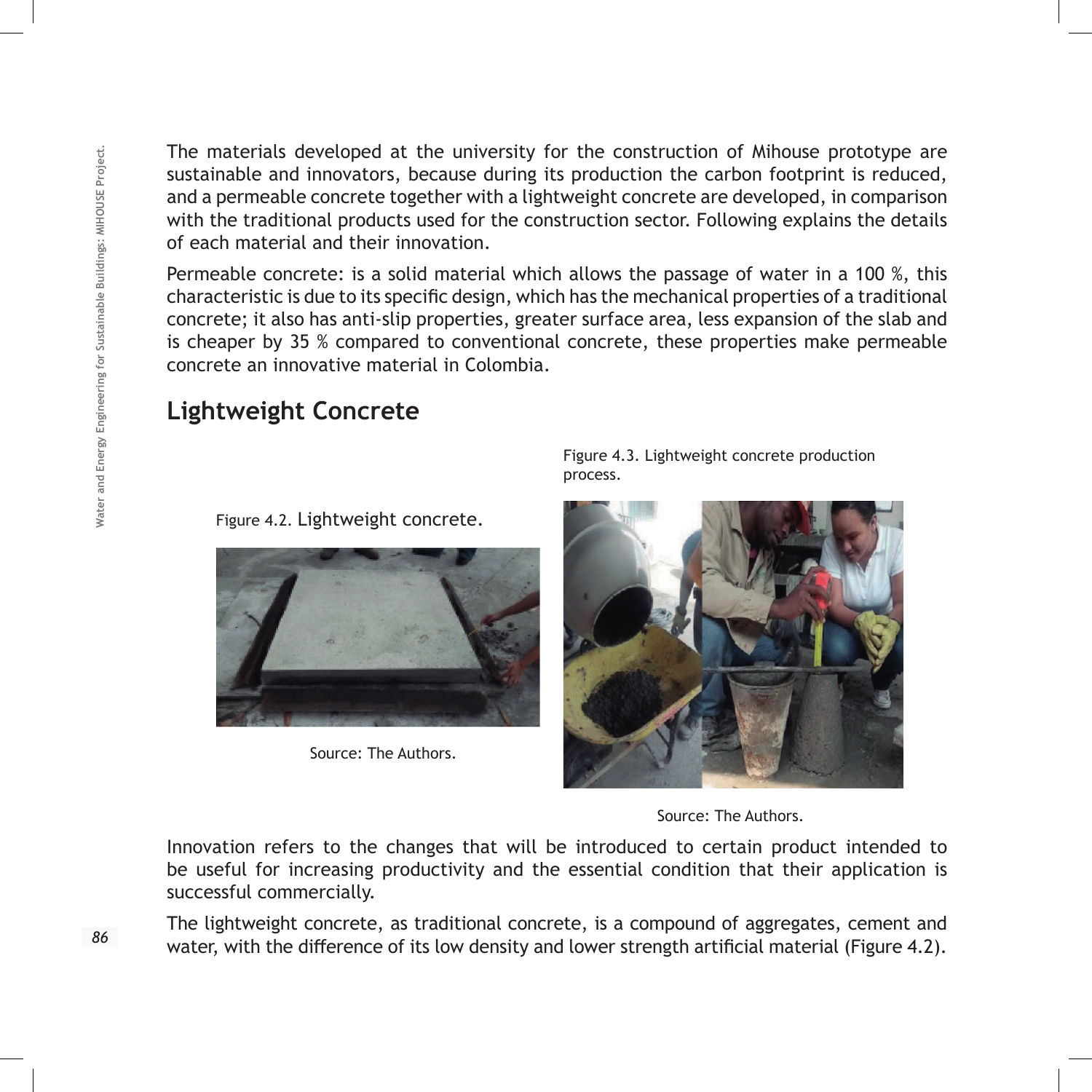Given this, the innovative product that the Mihouse team has called lightweight concrete stone coal which is used as structural concrete and will be of low density to facilitate handling and reduced weight of the structure without losing its mechanical strength. Also, this product is environmentally friendly because the aggregates are used for manufacturing waste from the paper industry which makes the cost of this material cheaper compared with traditional concrete, both in production and in the installation. Besides, this product has a high thermal insulation power which makes it a necessary building material in warm areas (Figure 4.3)

Below in Table 4.1, a comparative table of lightweight concrete with stone coal and traditional structural concrete is presented. Built using lightweight aggregate coal as in the production of Mihouse project by replacing 10 % of the aggregates by Stone Coal, allows to reduce the weight of concrete structure from 47,52 tons until 38,02 tons. This reduction is important for the transportation and installation process of the concrete structure features.

| Properties/attributes | Light concrete         | Structural concrete     | Decrease/ difference    |
|-----------------------|------------------------|-------------------------|-------------------------|
| Compressive strenght  | 28 MPa                 | 28 Mpa                  | $=$                     |
| Thermal isolation     | $0,4$ W/m $^{\circ}$ C | $1,63$ W/m $^{\circ}$ C | $1,23$ W/m $^{\circ}$ C |
| Apsortion percentage  | 20%                    | 3%                      | 17 %                    |

Table 4.1. Comparative table of lightweight concrete and structural concrete

Source: The Authors.

#### **Thermal Conductivity**

The thermal conductivity is an intrinsic property of each material. There is a relationship between the porosity and heat transfer, because this feature provides the energy balance in heat transfer applications, and it is useful for the selection of materials of bioclimatic design strategies and indicates the heat flow from outside to inside the house.

In the Table 4.2 different properties between conventional and lightweight concrete are illustrated, showing that the light material has better thermal properties by increasing the thermal comfort (i.e. reducing thermal conductivity).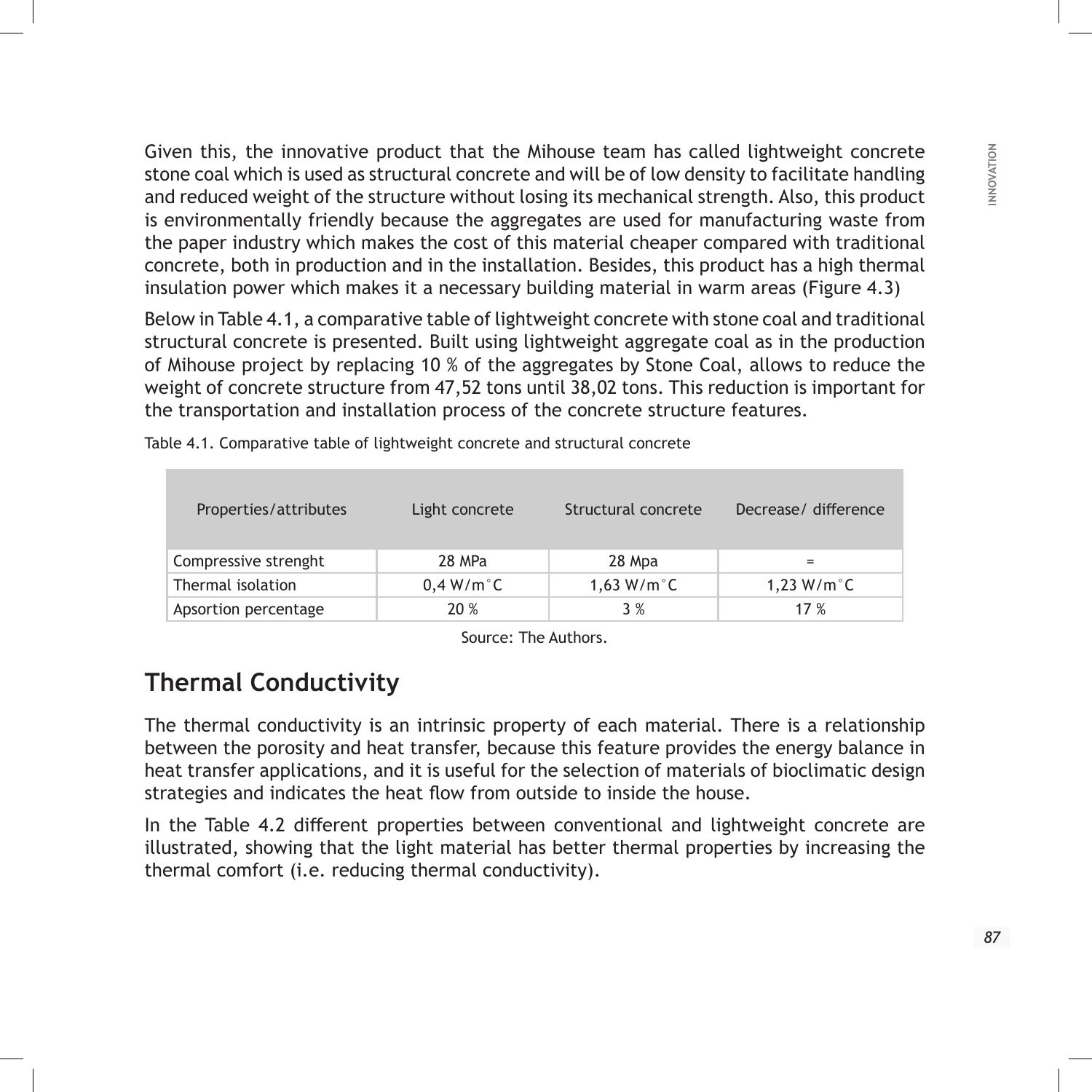| Material               | Density<br>kg/m <sup>3</sup> | Specific heat j/kg <sup>o</sup> c | Conductivity $w/m$ Capacity mj/m <sup>3</sup><br>$^{0}C$ |      | Difusivity<br>$Mm^2/s$ |
|------------------------|------------------------------|-----------------------------------|----------------------------------------------------------|------|------------------------|
| Light concrete         | 1000                         | 1050                              | 0,4                                                      | 1,05 | 0,38                   |
| Reinforced<br>concrete | 2400                         | 1050                              | 1,63                                                     | 2,52 | 0,65                   |

#### **Table 4.2.** Different properties between conventional lightweight concrete

Source: The Authors.

Some of the consequences left by the process of urbanization and industrialization is the increase of heat islands, such effect is due to the loss of green areas, storage facilities of carbon gases, impermeability of soils and heat buildup constructions generating heat islands.

The growth of urban city develops significant changes in nature affecting global climate change, 60 % of emissions generated in the city come from transportation and construction, and 40 % come from the industrial sector.

It is established that the increase of the civilian population in urban areas and factors necessary for the development of a community such as business, transportation, consumption of food, entertainment, among others, have generated thermal, acoustic comfort and relative humidity altered, reducing the thermal comfort of homes.

The Mihouse project aims to build homes with the highest standards of quality, with architectural design and materials that permit low thermal and acoustic conductivity. The thermal capacity is the heat that can store material in its interior, the light being a low density material, has a specific heat capacity of 220,500 J / m°C.

12.5 % compared to the concrete Traditional representing 252,000 J / m°C. Thermal inertia is a property that has the specific inert material, such a characteristic is to store all the heat absorbed during the day and released in the evening hours, this behavior affects the thermal comfort of the housing. According to the climatic conditions of the city of Santiago de Cali, being a tropical city where the ambient temperature is 25° C with peak temperatures of 34° C, it is important to find a balance between thermal comfort and materials of the construction, to increase the correlation between the above conditions, a lightweight material designed with a thermal capacity 12,5 % lower than the traditional material, allowing the thermal comfort is suitable for housing.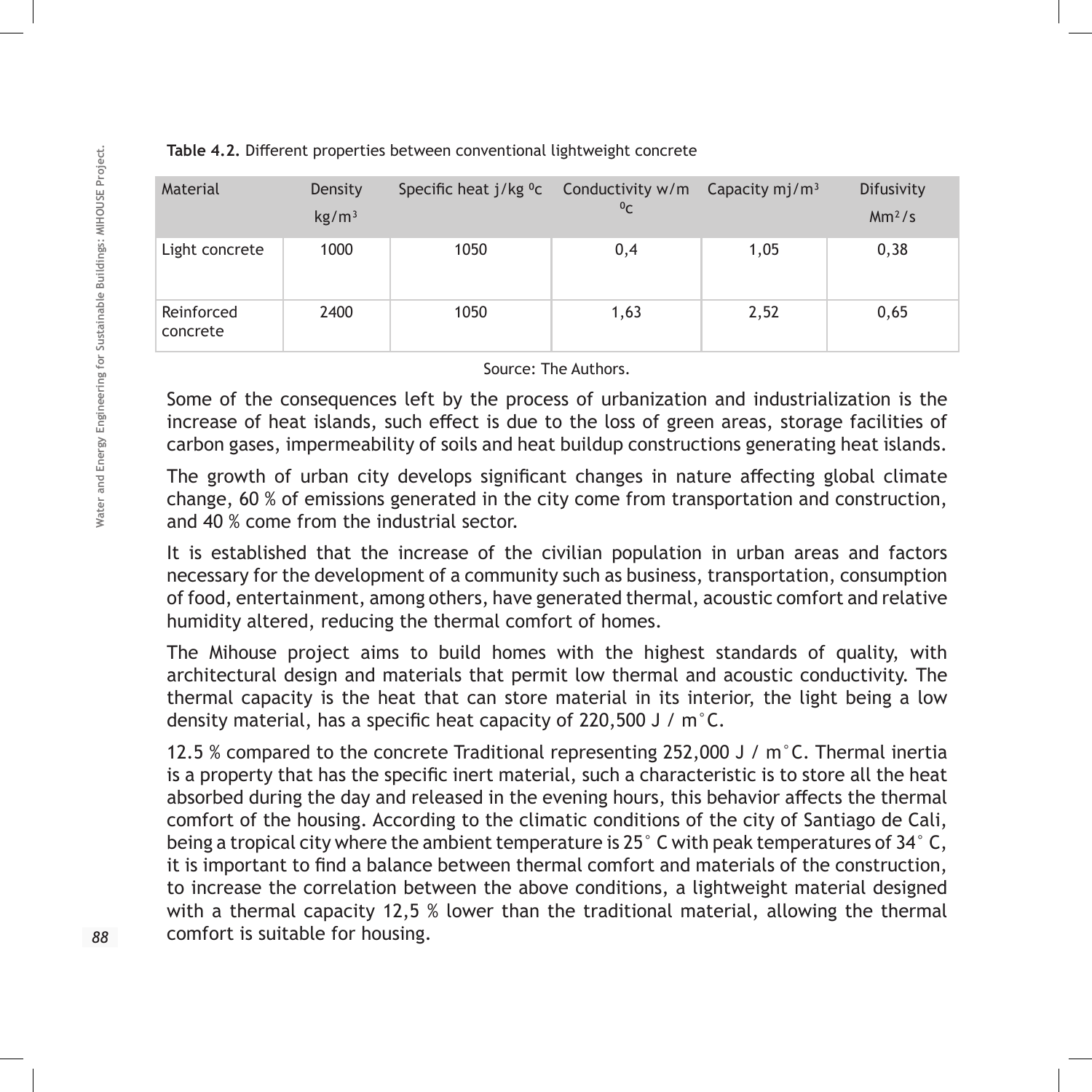#### **Water Use Reduction**

As for innovation in engineering, the Mihouse project proposes a rainwater collection system to reuse in irrigation for green areas and crop production. In addition, the reuse of greywater, coming from the washing machine, laundry and showers, and toilet flushing. The greywater reuse system in Mihouse project is a natural, innovative and economic system that allow the reduction of consumption of drinking water.

The projected system of rainwater collection has an innovative way to exploit the resource because it operates under an integrated model where each of its parts allow us to mitigate different types of environmental problems. For example, there is a minimum treatment costs associated with the first flush interceptor which retains an important amount of the polluting material. This rainwater exploitation system allows us to use the rainwater and to reduce drinking water consumption, because the stored volume is used for non-potable uses such as household cleaning, watering.

#### **Innovation in Energy Efficiency**

51 proposal had to be since the beginning an energy efficient, comfortable low-income home. This fact challenged us since we understood that an extremely energy efficient home, required highly efficient solar cell modules and lighting systems and modern low-consuming appliances. However, this was obtained by following an organized methodology for designing and selecting economic photovoltaic solar modules with higher power ratios, less area than similar modules and more efficient electronic technologies to convert and adequate the DC signal from the panels to the house, producing higher energy values in the useful area. We can say that Mihouse solar photovoltaic system was designed for meeting the energy demand and to produce surplus energy that could maintain charged batteries.

From the consumer's side, it was previewed the use of Led lights, high efficient microwaves, and low consumption appliances without reducing the families' comfort represented on items such as the internet connection, Led TVs or sound systems.

We also incorporated in Mihouse project the usage of grid interactive inverters, charge controllers and batteries. It means that this system will use its own produced electricity but additionally, it will also be able of selling the surplus (excess) energy to the city's grid at a reasonable price, making the system sustainable during the time. Subsequently, this urban complex will be ready to sell energy to the national grid as soon as the new Colombian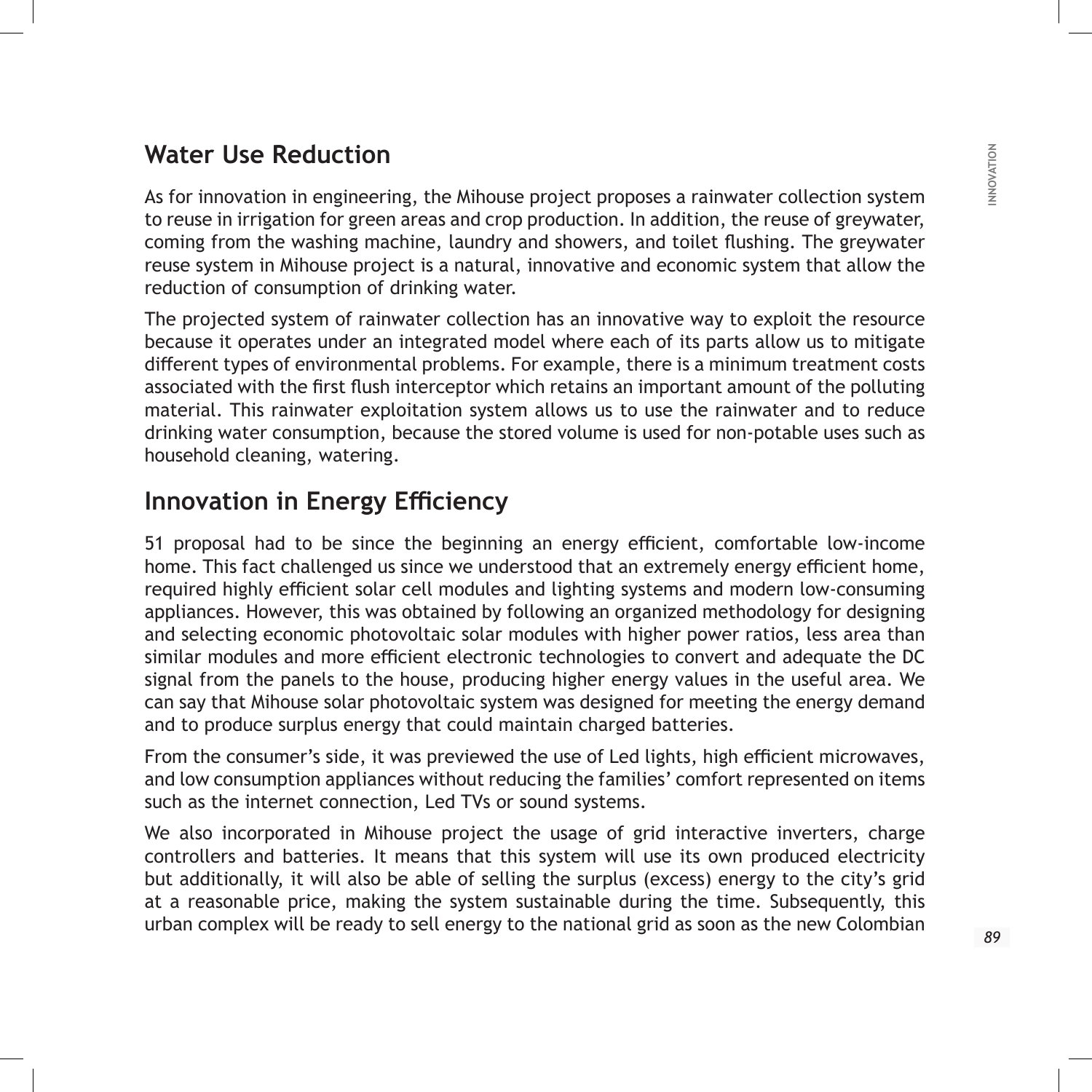Renewable Energies Law (1715 May 2014) announces the trading price. This law promotes the installation and integration of renewable energies into the electrical network of the National Regulator Commission (CREG).

After all the ideas, researches and decisions taken during many meeting hours, Mihouse team designed an efficient project in terms of solar power generation and consumption. It is believed that with Mihouse prototype we can demonstrate to The Solar Village visitors the state of art in photovoltaic solar technologies that can be integrated as architectural elements in low income living units.

For example, the total solar electric PV system consists of 544 Canadian 310-watt panels for a total peak power of 168kW placed on a roof system. This system is connected to the electronic subcomponents that will connect the solar power to the living unit. This system is large enough to supply the living unit with enough power during daytime for three days without sunlight.

#### **Innovation Through Energy Efficiency.**

The proposed energy efficiency should have as its main focus the social sector, for that reason it should be evaluated at technically and financially processes to implement. It will be established target energy saving strategies, such as the selection of high efficiency PV modules, cost-benefit systems, energy efficient lighting, the use of new technologies, and finally the selection of equipment (electrical) with low power consumption.



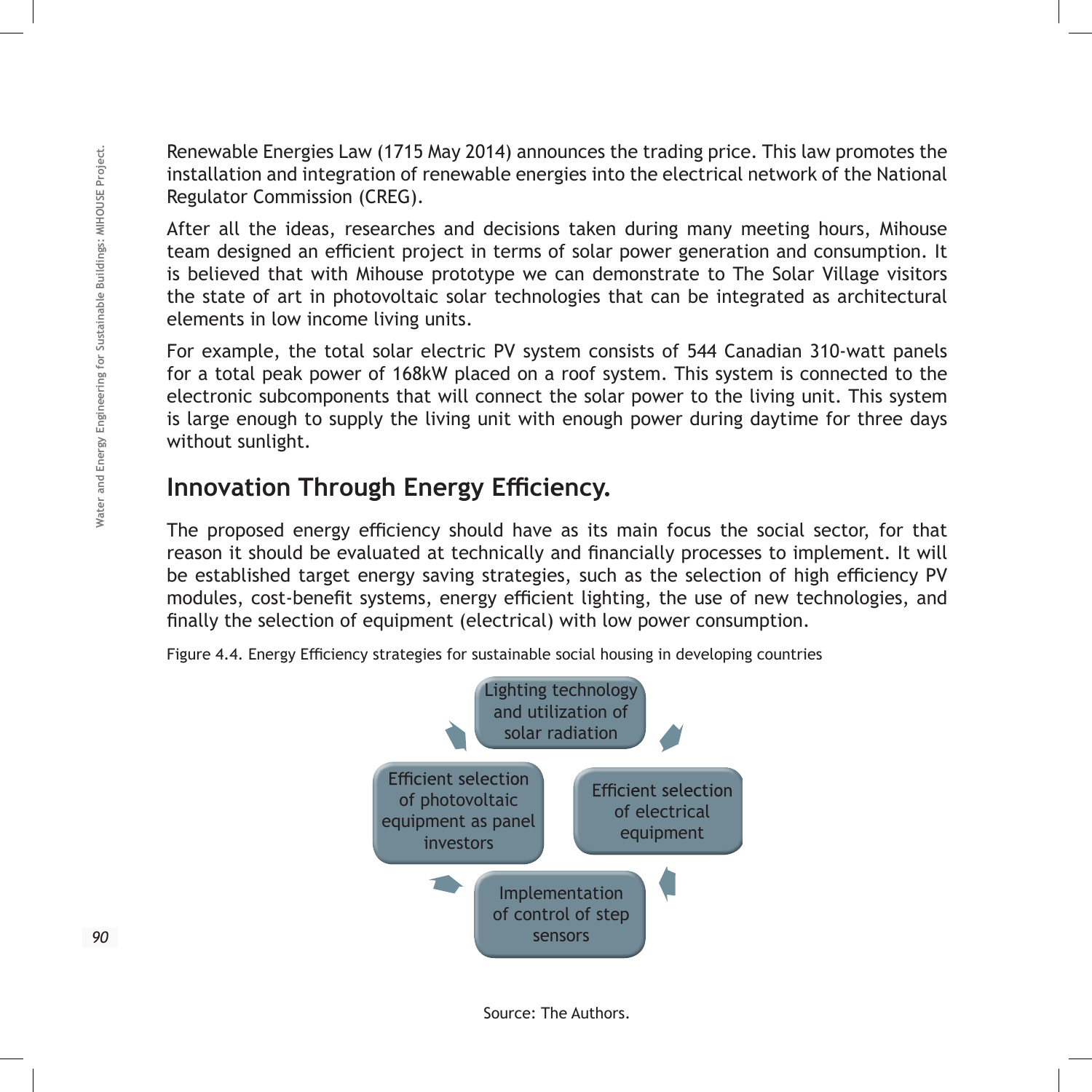**Benefits of efficient selection of components of the electrical and photovoltaic system equipment.**

- Energy saving.
- Reduction of the emission of greenhouse gases.
- Savings on energy bills.
- Protection of human beings, flora, fauna, property and the environment.
- Rational use of energy using equipment without oversizing the system

Figure 4.5. Efficient selection of photovoltaic equipment



Source: The Authors.

**Benefits of deployment of control sensors step.**

- Energy saving.
- Reduction of the emission of greenhouse gases.
- Savings on energy bills.
- • Efficient use of new technologies.
- Easy to implement.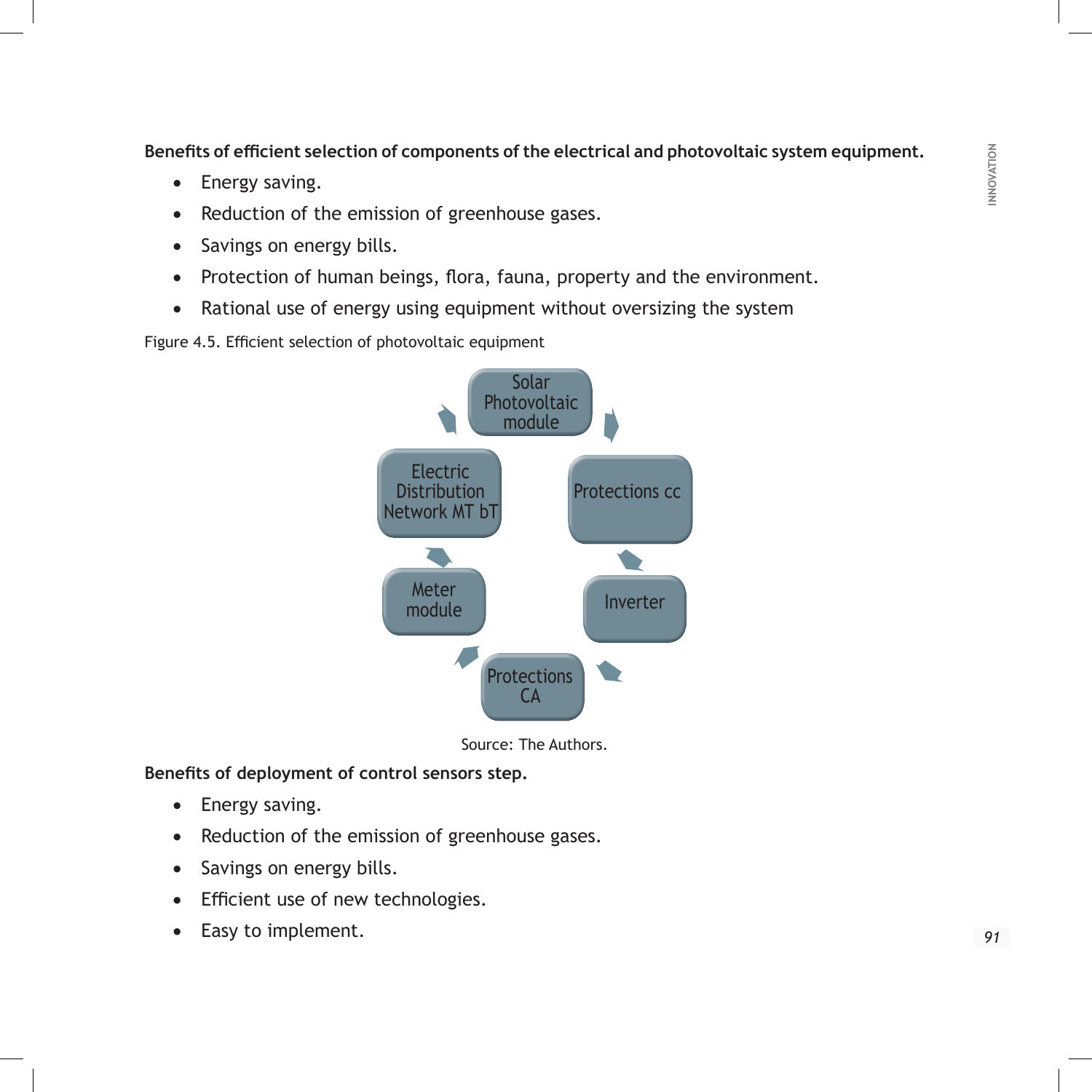- Easy maintenance.
- Relatively cheap.
- Protection of human beings, flora, fauna, property and the environment.
- Facilitates quality of life of the inhabitants, by not about turning on or off the light.

### **Use of Natural Light**

To increase energy efficiency and reduce power consumption, sun radiation is used to illuminate naturally, which is available throughout the day directly or through the sky.

Using this source of natural and clean energy, needs the following criteria to be applied:

- Large windows. They allow daylight by diffusion and reflection of sunlight into the interior and must be taken into account during building design unless the living unit is permanently in zones with very high temperatures, thus direct sunlight would create high interior temperatures.
- • Avoid direct sunlight on the work planes.
- It is considered and analyzed the potential of natural light resource, which helps to coordinate design between natural and artificial lighting devices, according to the sun schedule. On the other hand, the equipment selection to control artificial and natural lighting could be an efficient strategy for saving and to reduce air conditioning systems.
- Resource of natural outside light, both in their levels of radiation and its duration periods has to be clear.
- Interior lighting should consider also the following objectives:

To maximize light transmission through window glass. It is measured per unit area of window.

To check the clarity contrast, especially between windows and walls.

To minimize veiling glare on work surfaces, resulting from direct sun light in the upper windows.

To minimize the daytime heat during sunny days, using eaves or umbrellas.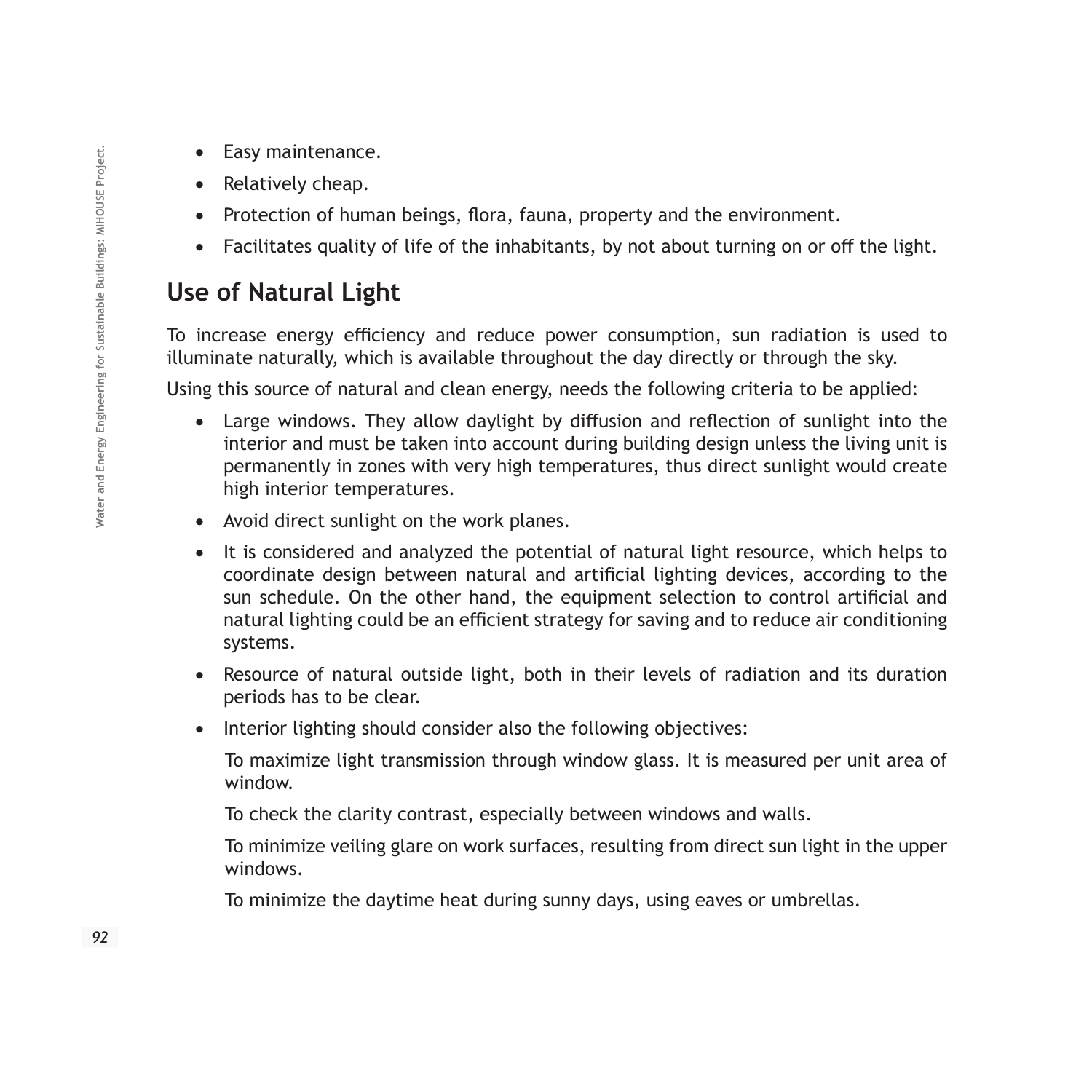### **Use of Led Lighting**

Mihouse project increase and promotes the use of Led lights that are brighter and consume up to 90 percent less energy than conventional lighting methods. The reason why the process is efficient, is because light is produced by the electric current passing, so the energy is not too wasted as heat. Normally, incandescent bulbs have a 10 lumen per watt (lm/W), efficiency while Led have 90-110 lm/W, which is obviously more efficient than incandescent or fluorescent. They also work for more than 10000 thousand hours, which make them cheaper in long term and reduce environmental contamination because they do not use gas. Finally, they are made by electronic devices easy to replace and reuse.

The main objective of Mihouse equipment is to properly selected home appliances, which should take into account the clear need for what is needed in each area or workspace, select the rating label for energy-efficient appliances among the items of class A and B because they generate savings around 45 % and 25 % according to the following figure.

| Energía<br>Fabricante<br>Marca                                                                                                | LAVADORA<br><b>ABCDEF</b><br>XYZ(Logo) | Indica el tipo de electrodoméstico<br>Indica el nombre del fabricante<br>Indica la marca comercial<br>o logomarca                                        |
|-------------------------------------------------------------------------------------------------------------------------------|----------------------------------------|----------------------------------------------------------------------------------------------------------------------------------------------------------|
| Modelo/Tensión (V)<br>Más eficiente<br>A.<br>B)<br>C)<br>D<br>E.<br>F<br>G                                                    | <b>IPOR/220</b><br>$\mathbb{A}$        | Indica el modelo del aparato<br>y la tensión con la que funciona,<br>normalmente 220<br>La letra indica la eficiencia<br>energética del electrodoméstico |
| Menos eficiente                                                                                                               |                                        |                                                                                                                                                          |
| CONSUMO DE ENERGÍA (kWh/ciclo)<br>(Dependiendo de los resultados de un ciclo<br>de lavado normal de telidos de algodón a 60°) | XY,Z                                   | Indica el consumo de energía en<br>kWcicle                                                                                                               |
| Eficiencia de lavado<br>A: más elevada G: más baja                                                                            | <b>ABCDEFG</b>                         | La letra indica la eficiencia<br>de Invado                                                                                                               |
| Eficiencia de secado<br>A: más elevada G: más baja<br>Velocidad de centrifugado (rpm)                                         | <b>ABCDEFG</b><br>1.000                | La letra indica la eficiencia<br>de secado<br>Indica la velocidad de centrifugado                                                                        |
| Capacidad de lavado (kg)<br>Consumo de agua (I)                                                                               | Y.Z<br>YZ                              |                                                                                                                                                          |

Figure 4.6. Energy rating label

Source: Etiquetado energético Colombia Available on: http://www.etiquetaenergetica.gov.co

Another feature of the  $\text{H}_{\text{2}}\text{O}$  innovation system is that has been inspired by the global movement "Liter of Light" which aims to be an environmentally and economically sustainable light source for low-income housing. The correct selection of luminaires with LED technology or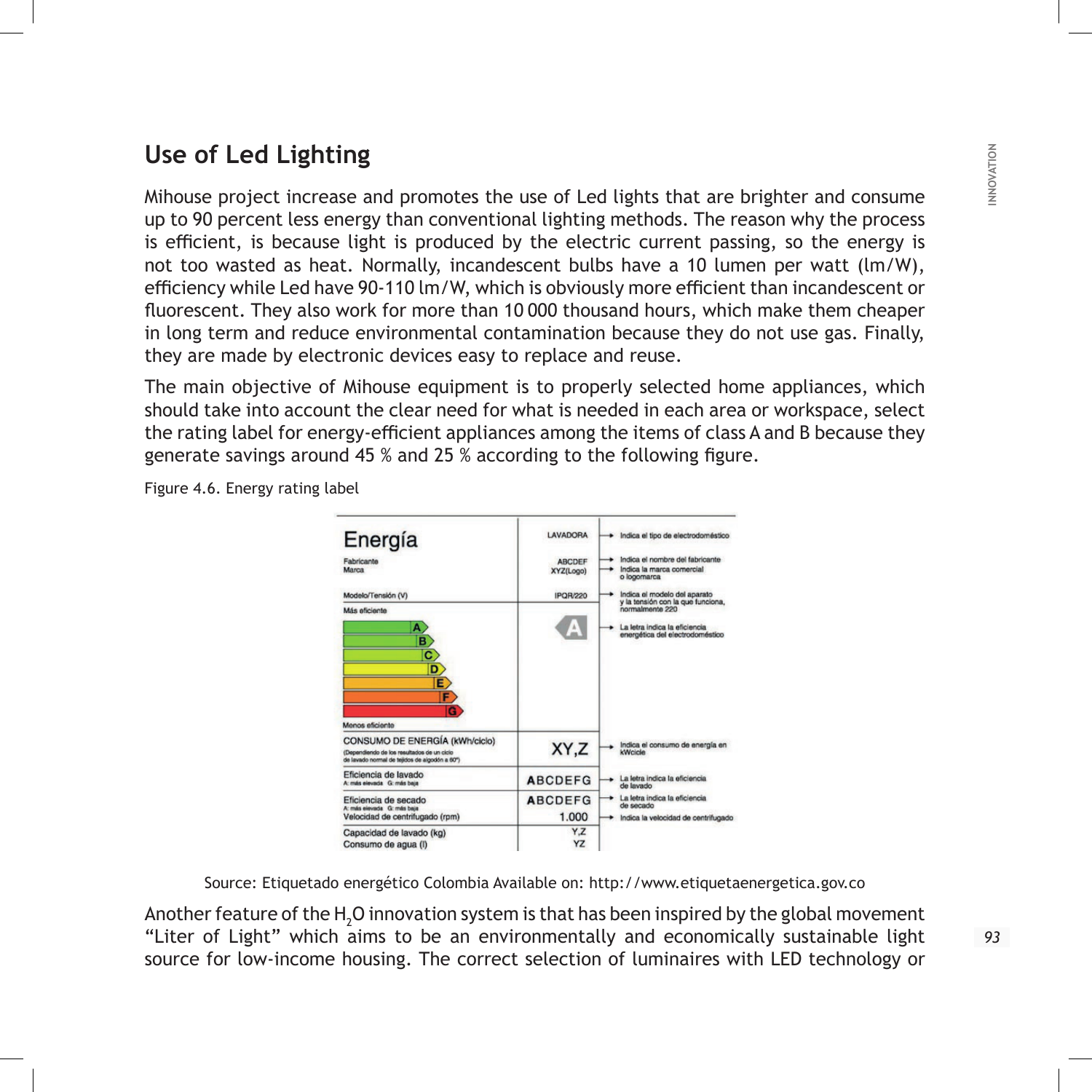automation dimerization, since the selection of the light source depend on various features such as: Led Brand recognized lifetime of the luminaire, light output, efficiency above 90 %, temperature color, and issues guarantees.

Benefits of using luminaires with LED technology.

- Energy saving.
- Reduction of the emission of greenhouse gases.
- Better color reproduction and visual comfort.
- Low maintenance.
- Protection of human beings, flora, fauna, property and the environment.
- •Ecological at the end of its life (aluminum, plastic and glass, easily separable and recyclable).

The following figure shows a comparison between incandescent and LED technology, financially and technically.

**Figure 4.7.** Comparative between incandescent and LED lightning



Source: Viribright. Available on: https://www.viribright.com/lumen-output-comparing-led-vs-cfl-vsincandescent-wattage

It is essential to analyze and understand this table in order to select an efficient light source. And that this should ensure a lower consumption, less environmental impact, lower cost over time, better color rendering index.

94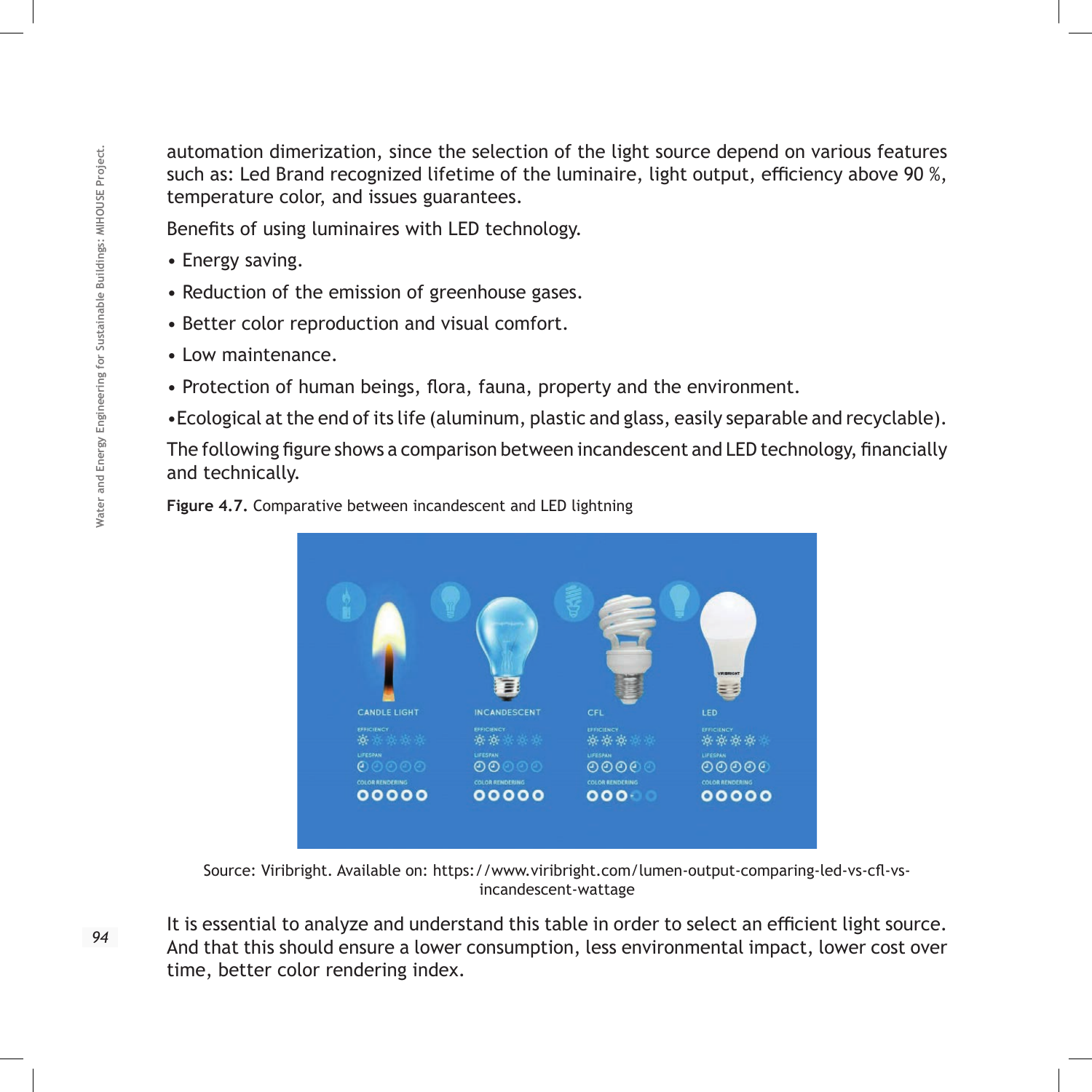Reducing power and maintaining, or improving light output, are the two main factors to achieve lower consumption. An incandescent bulb with a power of 100 (W) and a flow of 1 650 (Lm), can now be replaced by a bulb Led lamp 22 (W) and a flow of 1 760 (Lm), a saving of 78 W. A house with led lighting will save enough energy and, obviously, enough money, making a more efficient home system, as shown in table 4.3

Currently stratum 1 and 2 in Colombia are sectors which are subsidized by the stratum 3, 4, 5, 6, which means that the more you save in the home the more you benefit the poor.

It is very important in the selection of light sources the issue of security, efficiency, color temperature, since these largely determine the energy and cost savings.

| Quantity       | Charge                       | <b>Voltage V</b> | <b>Power W</b> | <b>Daily</b><br>hours | <b>Total</b><br>energy<br>kWh/<br>dia | Monthly<br>energy<br><b>KWh</b> |
|----------------|------------------------------|------------------|----------------|-----------------------|---------------------------------------|---------------------------------|
| $\mathbf{1}$   | Led luminaire room           | 120              | 10             | 5                     | 0,05                                  | 1, 5                            |
| $\overline{2}$ | Led luminaire<br>bathroom    | 120              | 10             | $\overline{2}$        | 0,04                                  | 1,2                             |
| $\mathbf{1}$   | Led luminaire<br>kitchen     | 120              | 10             | 5                     | 0,05                                  | 1, 5                            |
| 1              | Led luminaire dining<br>room | 120              | 10             | 3                     | 0,03                                  | 0,9                             |
| 1              | Led luminaire yard           | 120              | 10             | $\overline{2}$        | 0,018                                 | 0,54                            |
| 1              | Led luminaire<br>bedroom 1   | 120              | 10             | $\overline{4}$        | 0,04                                  | 1,2                             |
| $\mathbf{1}$   | Led luminaire<br>bedroom 2   | 120              | 10             | $\overline{4}$        | 0,04                                  | 1,2                             |
| $\mathbf{1}$   | Led luminaire<br>bedroom 3   | 120              | 10             | $\overline{4}$        | 0,04                                  | 1,2                             |
| 1              | Blender                      | 120              | 370            | 0.2                   | 0,074                                 | 2,22                            |
| $\mathbf{1}$   | Washing machine 31<br>LBS    | 120              | 125,6          | 1                     | 0,1256                                | 3,768                           |
| 1              | Fridge 222L                  | 120              | 100            | 12                    | 1.2                                   | 36                              |
| 1              | TV led 22'                   | 120              | 30,4           | 3                     | 0,0912                                | 2,736                           |

Table 4.3. Comparison of Consumption Among incandescent lighting and LED lighting

95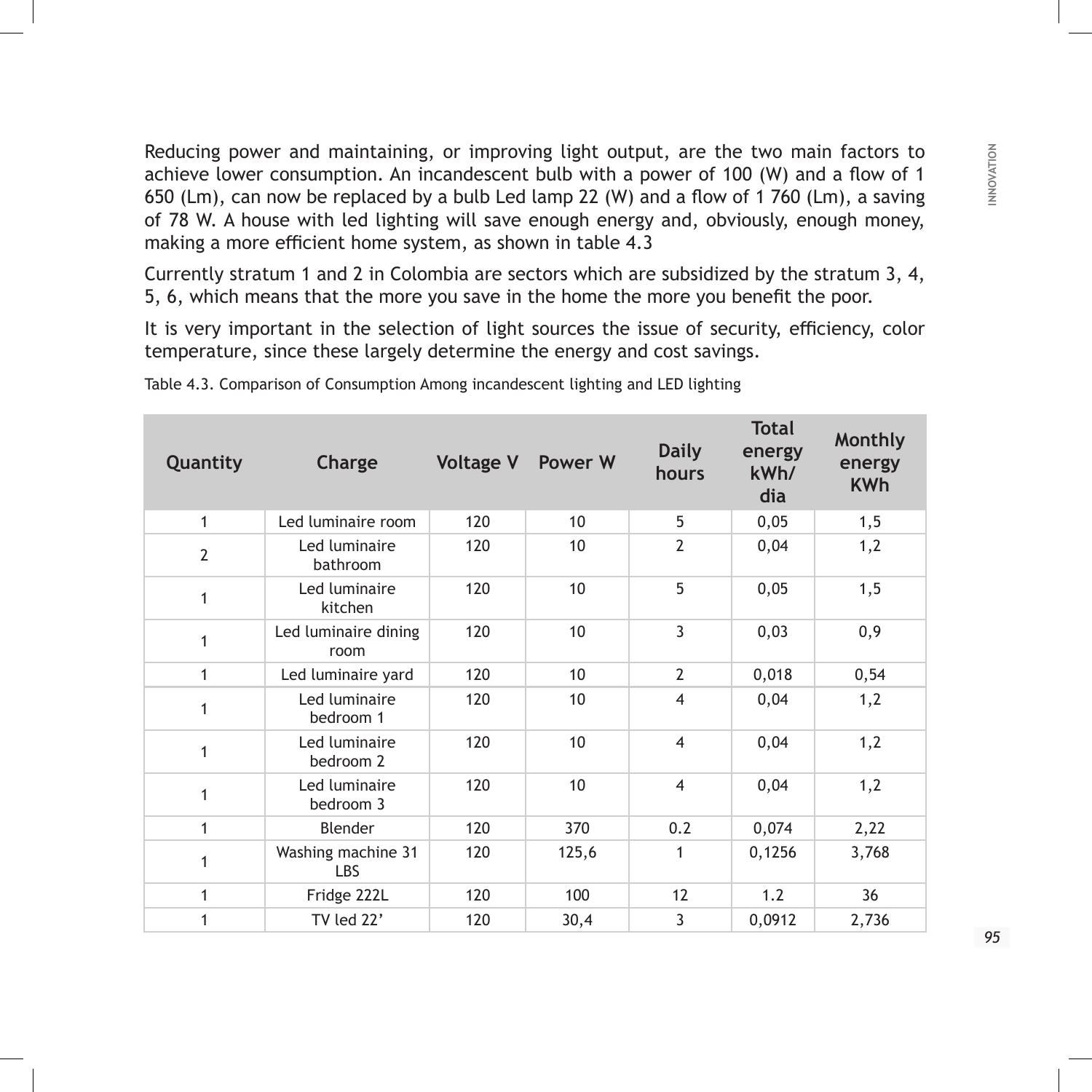| Quantity | Charge         |     | <b>Voltage V</b> Power W | <b>Daily</b><br>hours | <b>Total</b><br>energy<br>kWh/<br>dia | Monthly<br>energy<br><b>KWh</b> |
|----------|----------------|-----|--------------------------|-----------------------|---------------------------------------|---------------------------------|
| 1        | Stereo         | 120 |                          | $\overline{4}$        | $\mathbf 0$                           | $\mathbf 0$                     |
|          | Phone charger  | 120 | 12                       | 3                     | 0,036                                 | 1,08                            |
| 1        | Laptop charger | 120 | 65                       | 6                     | 0, 39                                 | 11,7                            |
|          | Microwave      | 120 | 800                      | 1                     | 0,8                                   | 24                              |
|          | Stove          | 120 | 1 000                    | 1                     | 1                                     | 30                              |
| 1        | Grildde        | 120 |                          | 0.2                   | $\mathbf 0$                           | $\mathbf 0$                     |
|          |                |     | 2 5 8 3                  |                       |                                       |                                 |
|          |                |     |                          |                       | 4 0 248                               | 120,744                         |
|          |                |     |                          |                       |                                       |                                 |
|          |                |     |                          |                       | $$/$ kWh                              | 300                             |
|          |                |     |                          |                       |                                       |                                 |
| Bill     |                |     |                          |                       |                                       | 36223,2                         |

Source: The Authors.

Aesthetics plays an important role and should be accompanied by adequate levels of average illumination (lx), high levels overall uniformity which foster uniform illumination in all relevant areas of the illuminated space, low glare (UGR) that result to reduce loss of visual perception by absence or excess lighting and other factors according to regulatory guidelines and / or regulatory Retilap (technical Regulation of lighting and lighting). Table 410.1 UGR index and maximum illuminance levels due to different areas and activities Source for UGR, UNE EN 12464-1 2003.